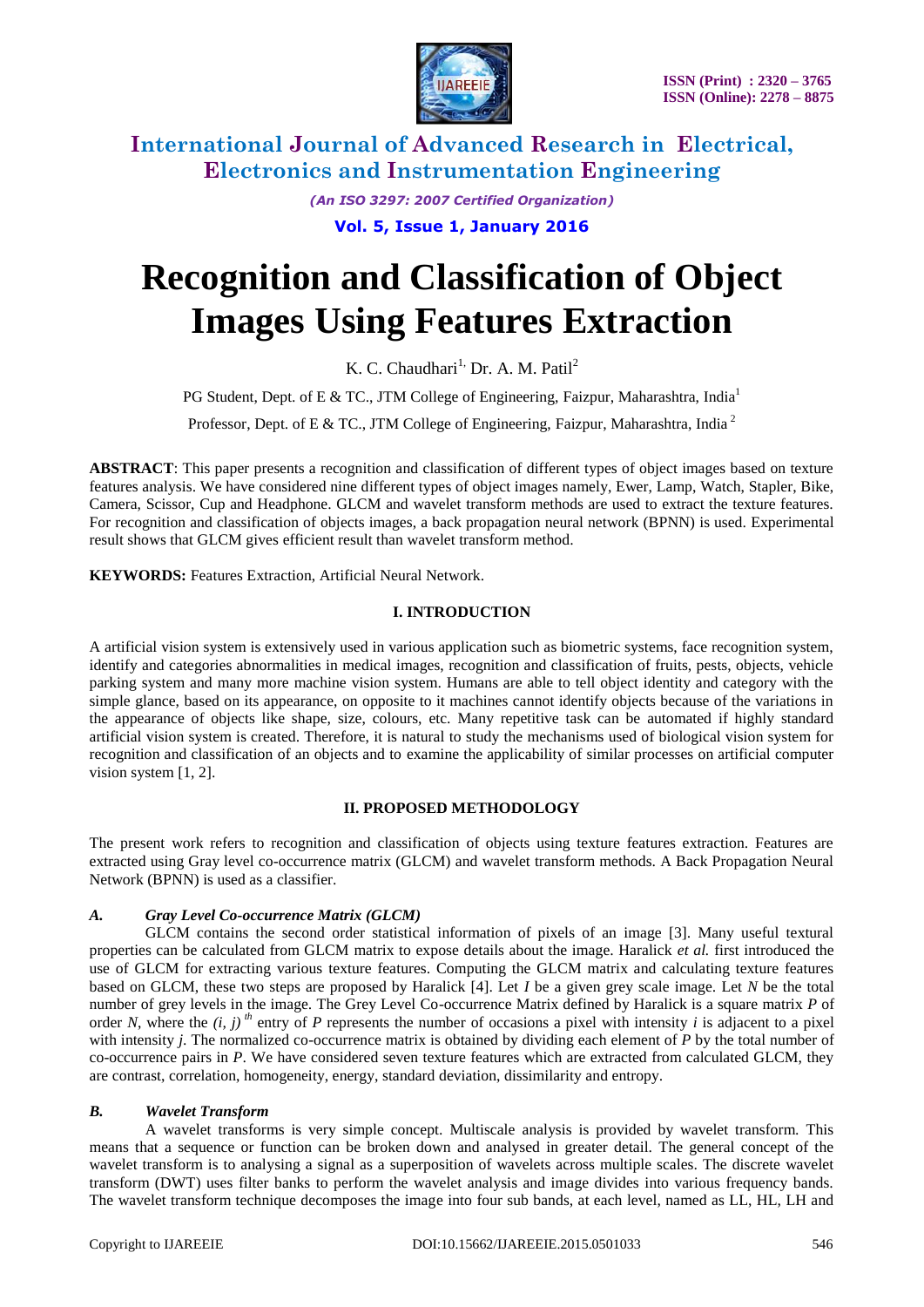

*(An ISO 3297: 2007 Certified Organization)*

# **Vol. 5, Issue 1, January 2016**

HH. The LL band gives the approximate image and can be decomposed further. The other three bands are the detail bands and contain information about the directions [5, 6].

#### *C. Features Extraction*

We have extracted seven texture features which are as follows: contrast, correlation, homogeneity, energy, standard deviation, dissimilarity, entropy [7].

• 
$$
\text{Contrast} = \sum_{n=0}^{N_g - 1} n^2 \, \{ \sum_{i=1}^{N_g} \sum_{j=1}^{N_g} p(i, j) \}
$$

$$
\bullet \qquad \text{Homogeneity} = \sum_{i=1}^{N_g} \sum_{j=1}^{N_g} \frac{1}{1 + (i-j)^2} p(i,j)
$$

• Energy= $\sum_{i=1}^{N_g} \sum_{j=1}^{N_g} \{p(i,j)\}^2$  $j=1$  $N_g$  $i=1$ 

• **Dissimilarity**=
$$
\sum_{i=1}^{N_g} \sum_{j=1}^{N_g} |i-j| p(i,j)
$$

• 
$$
\text{Entropy} = \sum_{i=1}^{N_g} \sum_{j=1}^{N_g} p(i,j) \log(p(i,j))
$$

• Correlation=
$$
\frac{\sum_{i=1}^{N_g}\sum_{j=1}^{N_g}(i,j)p(i,j)-\mu_x\mu_y}{\sigma_x\sigma_y}
$$

Where  $\mu_x$ ,  $\mu_y$ ,  $\sigma_x$  and  $\sigma_y$  are the means and standard deviations of  $p_x$  and  $p_y$ .  $\mu_x = \sum_{i=1}^{N_g} \sum_{j=1}^{N_g} i p(i,j)$  $j=1$  $N_g$  $i=1$ 

$$
\mu_{y} = \sum_{i=1}^{N_g} \sum_{j=1}^{N_g} j p(i, j)
$$
  

$$
\sigma_{x} = \sqrt{\sum_{i=1}^{N_g} \sum_{j=1}^{N_g} (i - \mu^2) p(i, j)}
$$
  

$$
\sigma_{y} = \sqrt{\sum_{i=1}^{N_g} \sum_{j=1}^{N_g} (j - \mu^2) p(i, j)}
$$

#### *D. Artificial Neural Network*

Neurons are the simple processing elements of Artificial Neural Networks (ANN). Motivation behind the design of ANNs was a human brain. Artificial neural network with feed-forward topology is called Feed-Forward artificial neural network. BPNN is also a feed-forward neural network and best suited for classification of different objects. Three layers are present in BPNN which are input layer, hidden layer and output layer [8].

#### *E. Algorithm 1: Texture Features Extraction using GLCM*

In training phase, BPNN is trained using features which are extracted from calculated GLCM. In testing phase, to test unknown image and classify, first GLCM of unknown image is calculated and texture features are extracted which are listed above. The second step is to train the neural network using extracted features with the desired values and test it to determine the object class of a given unknown image. Figure 1 shows flow diagram of GLCM method. **Algorithm**

Step 1: Read the input color image and resize it.

Step 2: Image preprocessing is applied.

Step 3: Calculate GLCM of a given input image.

Step 4: Extract texture features from calculated GLCM.

Step 5: For classification, train the BPNN using extracted features.

Step 6: Test the given image.

Stop.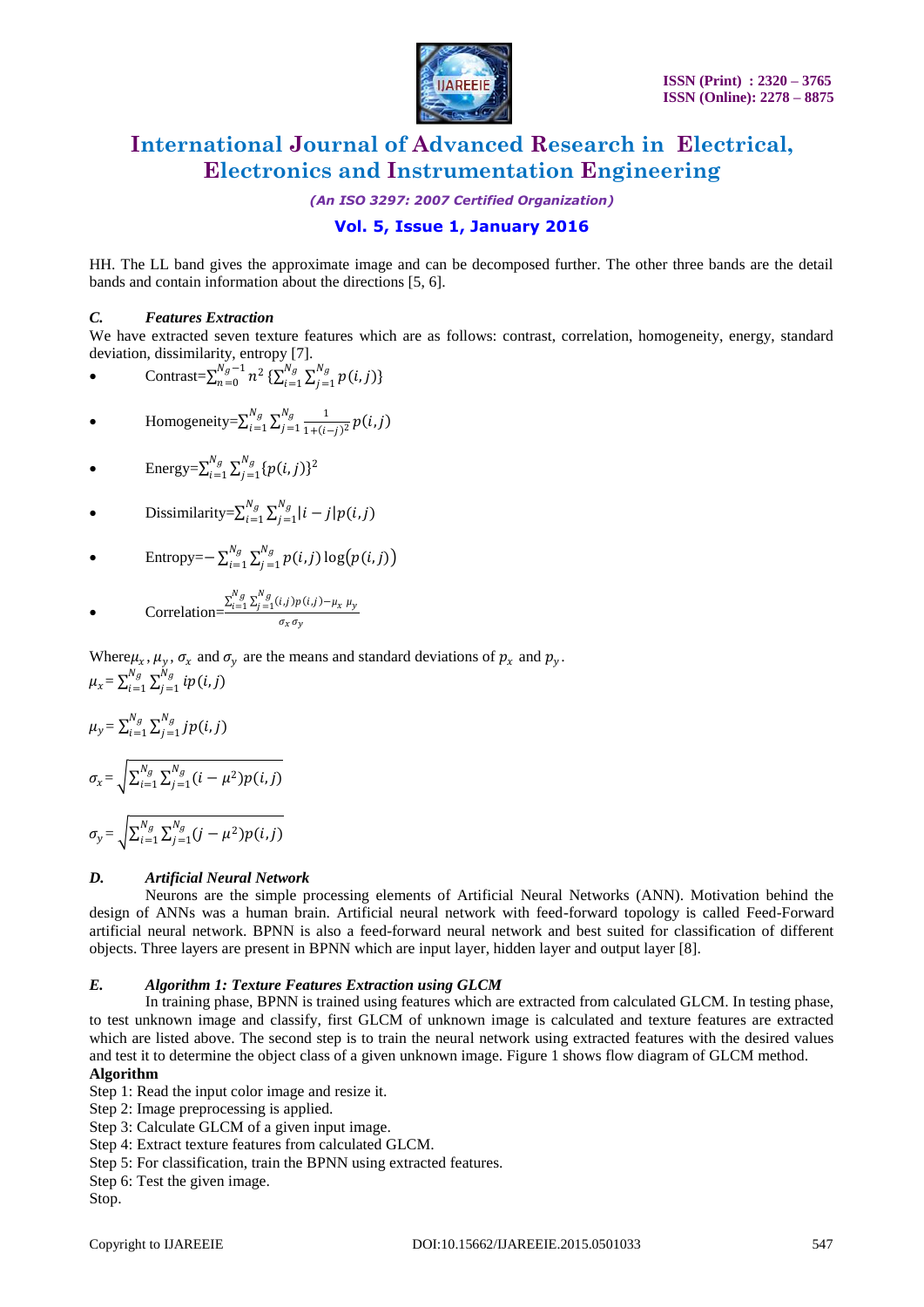

*(An ISO 3297: 2007 Certified Organization)*

# **Vol. 5, Issue 1, January 2016**



#### *F. Algorithm 2: Texture Features Extraction using Wavelet Transform*

In training phase, neural network is trained using features which are extracted from calculated wavelet transform. Wavelet transform technique is used to calculate wavelet decomposition. In testing phase, to test unknown image and classify, first wavelet transform of an unknown image is calculated and texture features are extracted which are listed above. The second step is to train the neural network using extracted features with the desired values and test it to determine the object class of a given unknown image. Figure 2 shows flow diagram of wavelet transform method.

#### **Algorithm**

Step 1: Read the input color image and resize it.

Step 2: Image preprocessing is applied.

Step 3: Calculate Wavelet Transform of a given input image.

Step 4: Extract Texture features from calculated Wavelet Transform.

Step 5: For classification, train the BPNN using above extracted features.

Step 6: Test the given image.

Stop.



**Figure 2. Flow Diagram of Wavelet Transform Method.**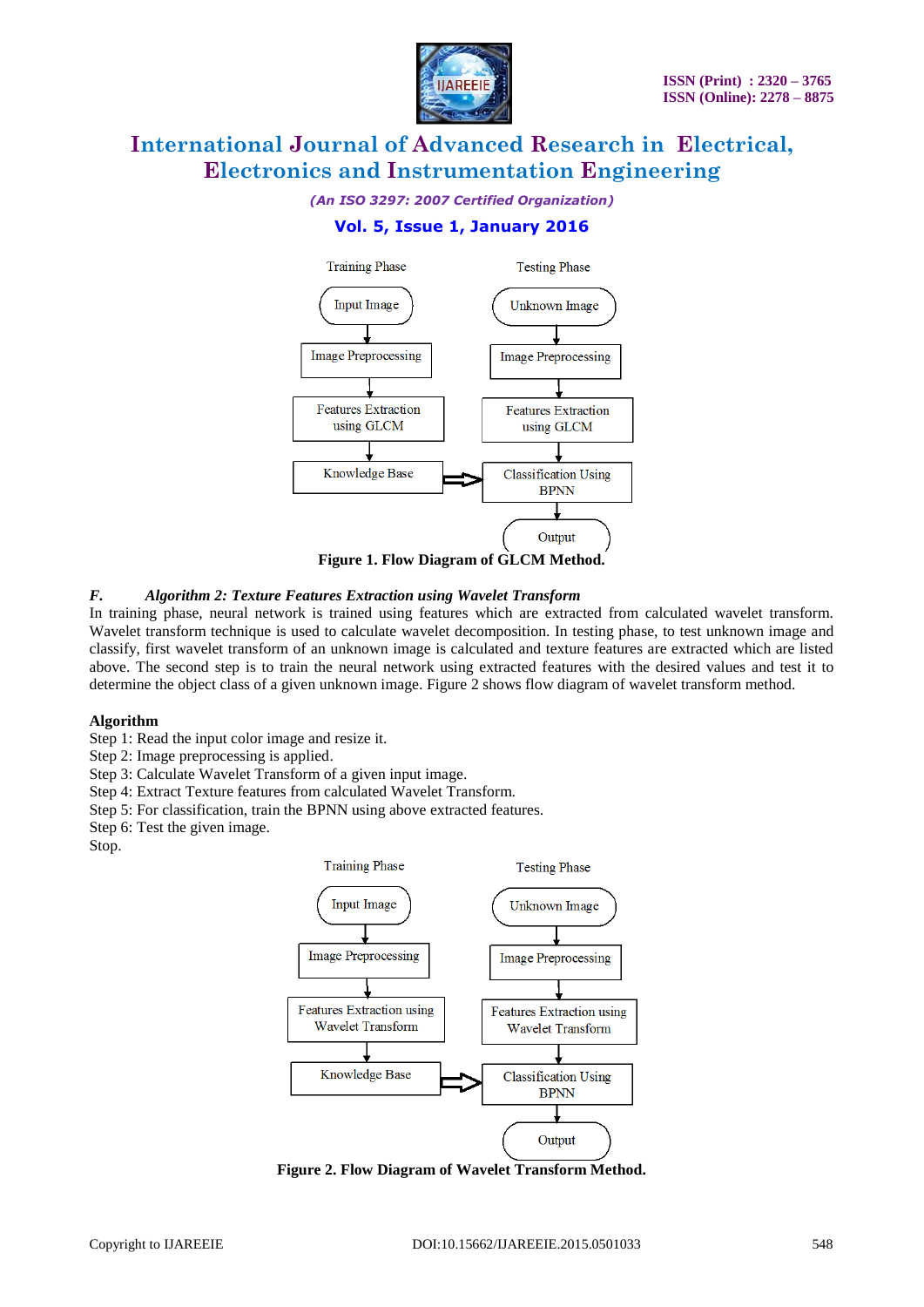

*(An ISO 3297: 2007 Certified Organization)*

## **Vol. 5, Issue 1, January 2016**

#### **III. RESULTS AND DISCUSSION**

In this section, experimental results of developed methodology is given. A comparative study of two methods used in this work is presented. Table 1 shows summarized results of GLCM and wavelet transform technique.

#### **Table1. Summarized Results of GLCM and Wavelet Transform Technique.**

| <b>Object Class</b> | Train  | Test   | Total | Accuracy in % |         |
|---------------------|--------|--------|-------|---------------|---------|
|                     | Images | Images |       | <b>GLCM</b>   | Wavelet |
| Ewer                |        | 17     | 26    | 100           | 82      |
| Lamp                | 9      | 17     | 26    | 94            | 88      |
| Watch               | 9      | 17     | 26    | 100           | 82      |
| Stapler             | 9      | 17     | 26    | 94            | 88      |
| <b>Bike</b>         | 9      | 17     | 26    | 94            | 88      |
| Camera              | 9      | 17     | 26    | 94            | 82      |
| Scissor             | 9      | 17     | 26    | 100           | 88      |
| Cup                 | 9      | 17     | 26    | 100           | 88      |
| Headphone           | 9      | 17     | 26    | 100           | 82      |

GLCM and wavelet transform techniques are applied on nine object classes which are as follows: Ewer, Lamp, Stapler, Bike, Camera, Scissor, Cup and Headphone. The summarized results of GLCM based recognition and classification is 97%. Figure 3 represents the graph of GLCM technique. It represents that the percentage recognition of Lamp, Stapler, Bike and Camera is 94%. The classification rate of Ewer, Watch, Scissor, Cup and Headphone is 100%.



Types of Objects

#### **Figure 3. Summarized Result of GLCM Technique.**

Figure 4 shows the summarized results of wavelet transform based recognition and classification and its accuracy is 85%. The graph represents the classification of Ewer, watch, Camera, Headphone is 82%. The classification rate of Lamp, Stapler, Bike, Scissor, and Cup is 88%.